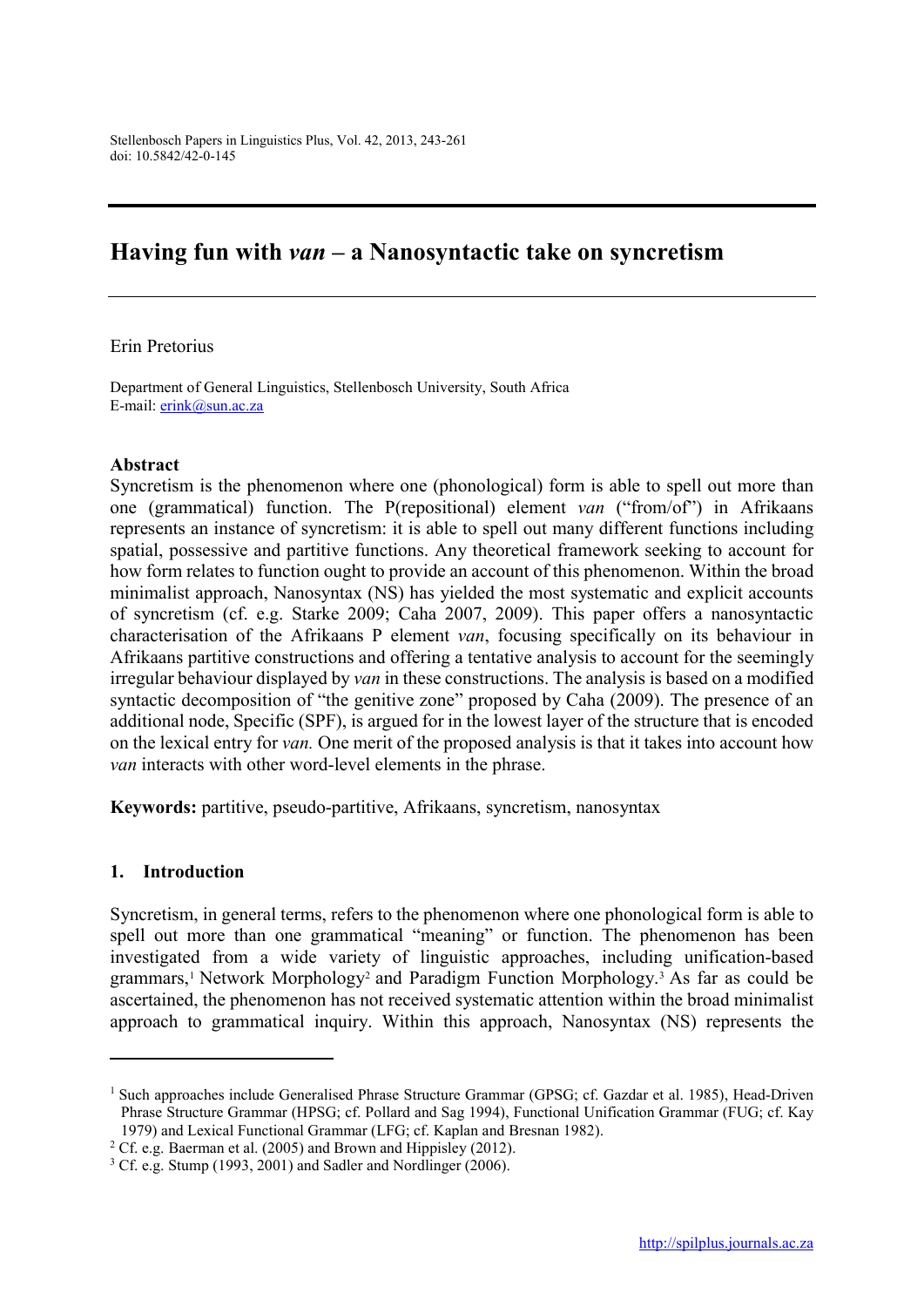framework that has yielded the most explicit accounts of syncretism (cf. e.g. Starke 2009; Caha 2006, 2009). This paper offers a characterisation of syncretism from an NS point of view. The paper investigates the Afrikaans P element *van* ("from/of") and how a structural analysis of the syncretism shown by this element could assist in accounting for some (seemingly) irregular behaviour.

This paper focuses specifically on providing a structural account of *van* when it is spelling out a pseudo-partitive function, such as in (1a); the analysis will be extended to the other partitive functions represented in (1b) and (1c) as well. The data in (1d-i) illustrate other functions which *van* regularly spells out and, although this paper does not attempt analyses of these other functions, a full NS account of the syncretism shown by this P element should include these functions as well.

| (1) | (a) | 'n Sny (*van) koek<br>a slice of cake<br>"A slice of cake"                                                | - Pseudo-partitive<br>(Corver 1998; 2004)            |  |  |  |
|-----|-----|-----------------------------------------------------------------------------------------------------------|------------------------------------------------------|--|--|--|
|     | (b) | (Party) van sy vriende<br>some of his friends<br>"Some of his friends"                                    | - "Typical" partitive                                |  |  |  |
|     | (c) | 'n Man van staal<br>a man of steel<br>"A man made of steel"                                               | - "Made of"-partitive                                |  |  |  |
|     | (d) | 'n Pelgrim van ver<br>a pilgrim from far<br>"A pilgrim from afar"                                         | - Locative                                           |  |  |  |
|     | (e) | $van$ die kroeg (af)<br>'n Entjie<br>a distance. DIM from the pub (of)<br>"A short distance from the pub" | - Path                                               |  |  |  |
|     | (f) | Kamers van derdejaarstudente<br>rooms of third-year students<br>"Rooms of third-year students"            | - Possessive                                         |  |  |  |
|     | (g) | Sy hou van klein kinders<br>she likes of small children<br>"She likes small children"                     | - Verbal particle                                    |  |  |  |
|     | (h) | 'n Juweel van 'n dorpie<br>a jewel of a town.DIM<br>"A jewel of a little town"                            | - Comparative QBNP <sup>4</sup><br>(Den Dikken 2006) |  |  |  |

<sup>4</sup> QBNP stands for "qualitative binomial noun phrase" – a nominal expression in which the qualities of one NP are either compared (comparative QBNP) or attributed (attributive QBNP) to another NP.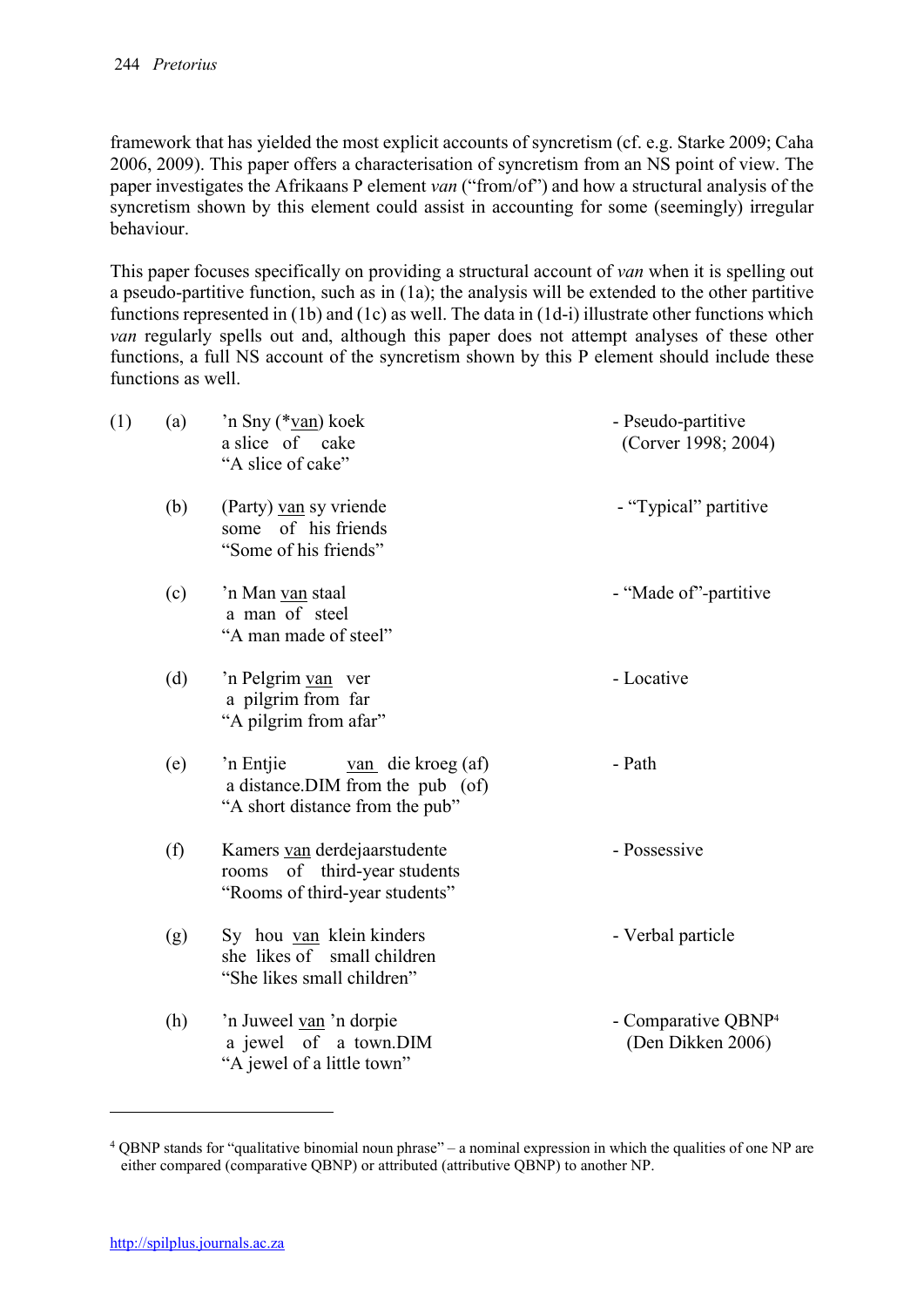| (i) | 'n Idioot van 'n dokter | - Attributive QBNP |
|-----|-------------------------|--------------------|
|     | an idiot of a doctor    | (Den Dikken 2006)  |
|     | "An idiot of a doctor"  |                    |

An important distinction concerns the difference between syntactic case, which relates to function, and morphological case, which relates to form. The need for this distinction arises from the fact that various functions can be associated with any given (morphological) case form. For example, "possessor" is a function often associated with the genitive morphological case form (Caha 2009:110-120). Caha's solution for this mismatch is to provide a finer decomposition for his case hierarchy, as in the following: Nominative < Accusative < Genitive < Dative < Instrumental < Comitative. In other words, he identifies a set of consecutive nodes which are normally associated with a single morphological case, such as the genitive form. All the nodes cumulatively corresponding with the genitive form, then, are collectively referred to as the "genitive zone". This explains how it is possible for one morphological case to have various (grammatical) functions: each head in the genitive zone cumulatively corresponds with a different function while receiving the same morphological spellout (Caha 2009:112-125). Caha proposes that the genitive zone comprises four heads, namely PREPOSITIONAL  $(= LOC_2)$ , PARTITIVE (PART), POSSESSIVE (POSS) and LOCATIVE (LOC<sub>1</sub>). The heads are organised as follows:

(2) Dative zone > LOC2 > PART > POSS > LOC<sub>1</sub> > Accusative zone

Genitive zone

In Afrikaans, the P element that is typically associated with the genitive zone of Caha's decomposition is *van*. A systematic investigation of *van* with regards to (2) should address two main questions: (i) Can *van* be said to fulfil all the functions outlined in (2)?, and (ii) can *van* also spell out information which is not captured by (2)? Note that an exhaustive investigation of all the functions of *van* falls outside the scope of this paper, which focuses on the partitive function. Note, in addition, that  $LOC_2$  of Caha's decomposition is omitted from the present study because it does not seem to be associated with *van*<sup>5</sup>; this issue remains a topic for further investigation. The decomposition assumed here, therefore, is the one represented in (3).

(i) (a) 'n Pelgrim van ver

**.** 

a pilgrim from far (b) 'n Man van hier

a man from here

<sup>&</sup>lt;sup>5</sup> The type of information which is spelled out by LOC<sub>1</sub> and LOC<sub>2</sub> in (2) is commonly described as spatial (as opposed to, for instance, grammatical). Spatial elements "map out" the relationship between two nominal expressions (DPs), a figure and a ground, placing the figure within some spatial relation to the ground. The functions  $LOC_1$  and  $LOC_2$  in (2) are both associated with place (a non-directional point in space). The difference between these functions does not concern the nature of the relationship between figure and ground (which has to do with the difference between place and path); instead, it concerns the nature of the ground. With LOC1, the ground takes the form of an abstract, one-dimensional point in space that does not take on a shape; with LOC2, the ground takes the form of a two- or three-dimensional object in space which interacts in a more tangible way with the figure. The difference can be made concrete by comparing "at/near" with "in/on": both pairs denote merely a location, however "in/on" presupposes a surface or an interior of the ground, whereas "at/near" does not (cf. Caha 2009:126). The data in (i) below correspond with an abstract, one-dimensional location in space, and no information regarding the spatial dimensions of the ground ("ver*/*hier") is available.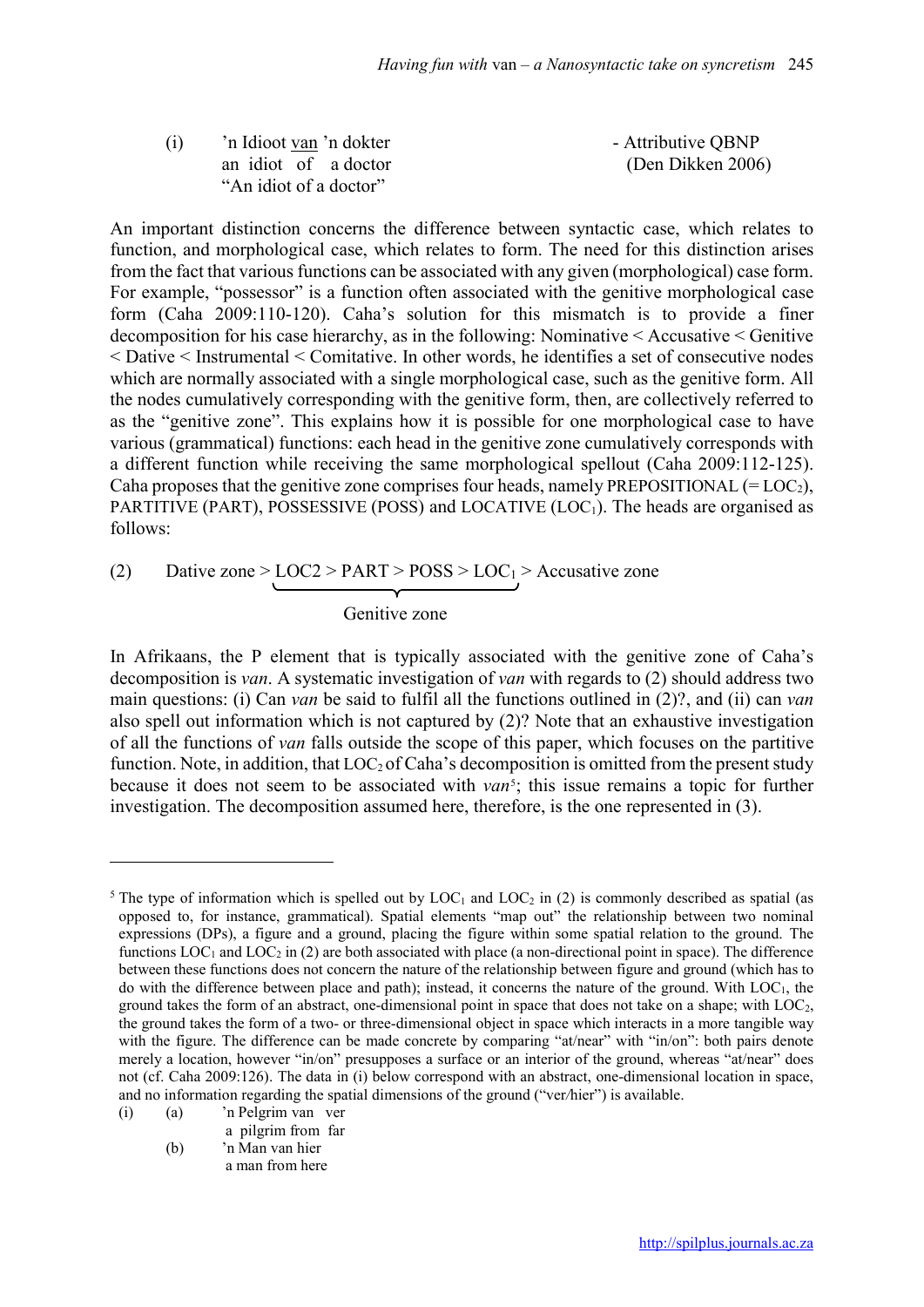#### (3) Dative zone > PART >  $POSS > LOC<sub>1</sub>$  > Accusative zone  $\overbrace{\hspace{2.5cm}}$ Genitive zone

Sections 1.1 and 1.2 sketch brief outlines of the NS framework and syncretism respectively; section 1.3 locates syncretism within the NS framework, providing more information about how this phenomenon is accounted for within NS. Section 2 describes the partitive functions of *van*. Section 3.1 proposes a tentative analysis of *van* in the pseudo-partitive construction in Afrikaans; this analysis is extended to the typical and the "made of"*-*partitive constructions in section 3.2. Section 3.3 discusses some limitations of the proposed analysis and, finally, the findings are summarised in the concluding section 4.

# 1.1 The Nanosyntactic framework

NS takes the mental grammar to be organised in such a way that the syntactic component precedes the lexicon proper. This means that syntactic structure passes from the syntactic component into the lexicon proper, where it is used as a template for the insertion of lexical items. The "ingredients" of syntax are primitive, sub-morphemic features which are drawn from a universal repository and are sometimes referred to as "syntactico-semantic features".6 The fact that these features are sub-morphemic means that linguistic elements must match with "chunks" of structure from the syntax – each lexical item spells out a whole sequence of nodes. The spellout of non-terminal nodes in the syntactic tree is thus a crucial device within the framework and forms the basis of the nanosyntactic account of syncretism.7

In order for lexical items to be inserted into the syntactic structure, they must themselves be encoded with a structure which can be used to identify a match. Lexical items thus comprise phonological form, semantic information and syntactic structure. Nanosyntacticians are therefore concerned not only with developing an account of the syntactic structure which enters the lexicon, but also with identifying the structures encoded on lexical items. Spellout – the process by which syntactic structure is matched to the structures encoded on lexical items which

- (ii) (a) Dit plak aan die muur vas. it sticks to the wall fast "It is sticking to the wall"
	- (b) \*Dit plak aan ver (vas).
		- it sticks to far fast

One could argue, on the basis of (i) and the impossibility of *van* to spell out LOC2, that a LOC2 layer does not exist in Afrikaans. Another possibility is to posit that this layer is spelled out by a different element in Afrikaans. Since  $LOC_2$  in (2) is situated at the uppermost boundary of the genitive zone, it follows that an element which is typically associated with the dative zone could spell out this function. In the example in (ii) of this footnote, *aan* provides a reading that seems to correspond with LOC2: it serves to express the idea that the ground has a twodimensional surface. Here, the meaning of *aan* contains the information "to/against (a surface/side)"; the sentence is ungrammatical with a ground such as those in (i) on the previous page.

<sup>&</sup>lt;sup>6</sup> Whether this repository is conceptualised as forming part of the conceptual systems of the mind is not clear. However, it is important to distinguish this notion from that of the lexicon proper which contains lexical items (i.e. complex bundles of conceptual, phonological and syntactic information).

 $7$  Caha (2007, 2009) gives an exposition of how the spellout of non-terminal nodes in NS allows the framework to account for what is achieved in Distributed Morphology (DM) with the concepts of 'pre-syntactic bundles' and 'zero-morphology' as well as the operations of fission and fusion. Caha provides extensive argumentation for the spellout of non-terminal nodes as theoretically simple and elegant in comparison to the equivalent devices incorporated in the DM framework.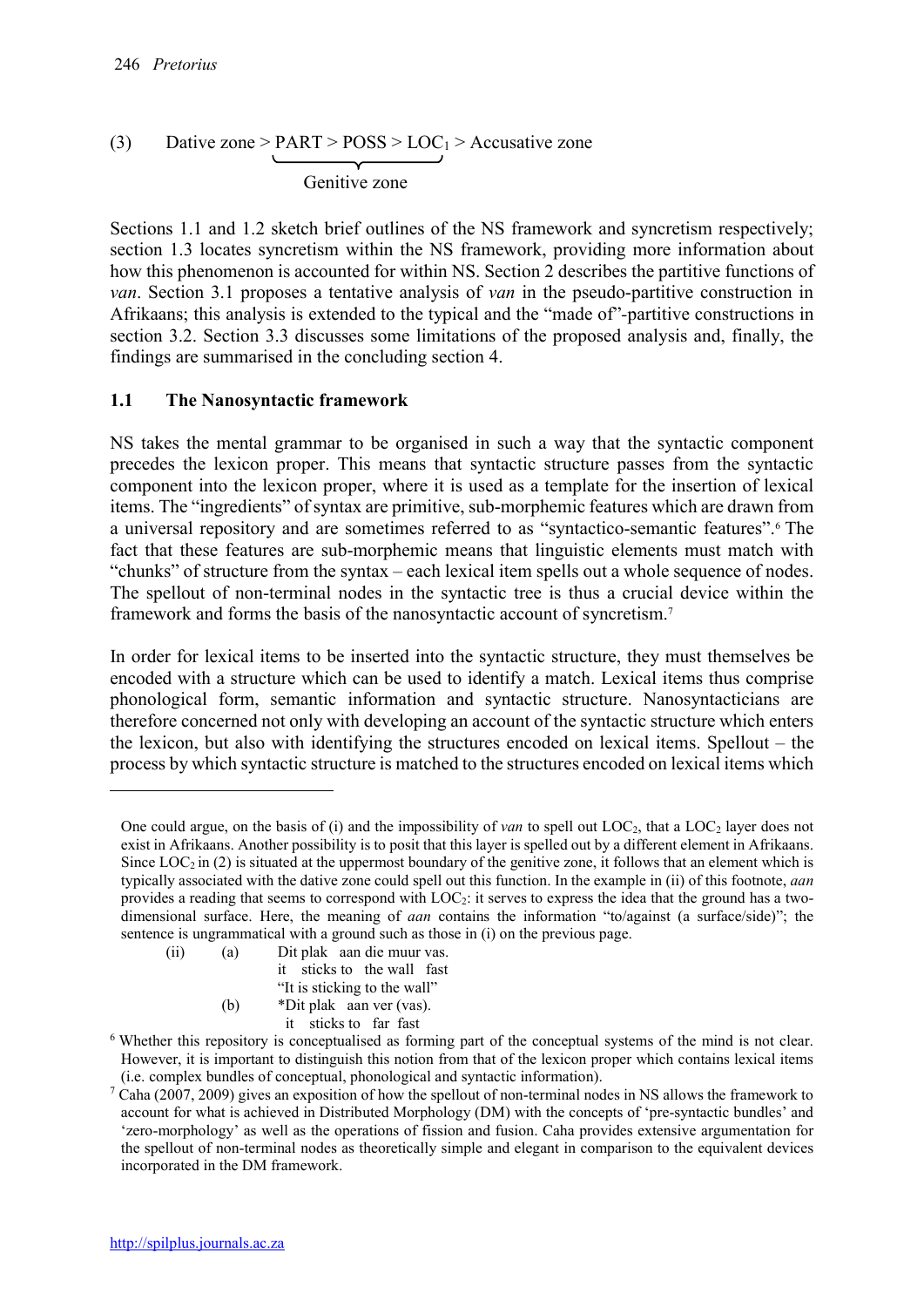are subsequently inserted – is governed by (i) the superset principle, (ii) the elsewhere condition, and (iii) the anchor condition, as follows:

- (4) The superset principle: A linguistic element qualifies for insertion iff it is specified for a superset of the features to be spelled out. (Adapted from Caha 2007:5)
- (5) The elsewhere condition: Let E1 and E2 be competing elements that have D1 and D2 as their respective domains of application. If D1 is a proper subset of D2, E1 blocks the application of E2 in D1. (Adapted from Caha 2007:5)
- (6) The anchor condition: A lexical item qualifies for insertion iff its lowest node is a match for a node in the syntactic structure.<sup>8</sup>

How the superset principle and the elsewhere condition apply to spellout is briefly discussed and illustrated in section 1.3.9

### 1.2 Syncretism and accidental homophony

**.** 

When two or more grammatical functions are associated with the same form, the linguistic element capturing the two functions is said to be "syncretic" (Gvozdanovic 1991:135). Syncretism defies the expectation that there should be a one-to-one form-to-meaning relation between positions in a paradigm. Suppose, for example, that the nouns in a language inflect for four cases (nominative, accusative, genitive, dative) and two numbers (singular, plural); then we would expect all nouns to have 4x2 forms (Spencer 2003:252). A paradigm which conforms to this expectation is, according to Spencer, an "exhaustive paradigm". However, it seems that most paradigms actually contain fewer forms than the number of grammatical oppositions. When two grammatical oppositions are syncretic, it is possible to distinguish between them by comparison with other parts of the paradigm, i.e. parts where the grammatical oppositions are not syncretic (Gvozdanovic 1991:135). This property of inflectional paradigms renders them systematic and makes it possible to identify syncretic elements. An important conceptual distinction, therefore, is the one between syncretism and what is known as "accidental homophony".

According to Baerman, Brown and Corbett (2005:3), "we do not have the same expectations of consistency and completeness for derivational morphology as for inflection". It is widely accepted that syncretism, which could be described as "systematic homophony", is conceptually distinct from accidental homophony. Syncretism is (morpho-)syntactic in nature, whereas accidental homophony is (morpho-)phonological in nature (Baerman et al. 2005:9-10). Many researchers restrict inquiries on syncretism to the study of inflectional paradigms and are not concerned with derivation or lexical homophony.10

<sup>8</sup> Abels and Muriungi (2008:720) describe the anchor condition as "the condition according to which the bottom of the spelled-out stretch must coincide with the bottom of the morpheme, effectively anchoring the spellout domain of a given morpheme at the bottom, [and which] ensures that there is a subset/superset relation between the different uses of a given morpheme". Due to spatial limitations, the theoretical validity of this condition is not argued in this paper. Cf. also argumentations by Caha (2009) and Pantcheva (2009; 2010).

<sup>&</sup>lt;sup>9</sup> Cf. Pretorius and Oosthuizen (2012b) for a more detailed exposition of the NS framework.

<sup>10</sup> Cf. e.g. Carstairs-McCarthy (1991), Blevins (1995), Stump (2001), Müller (2004) and Baerman et al. (2005).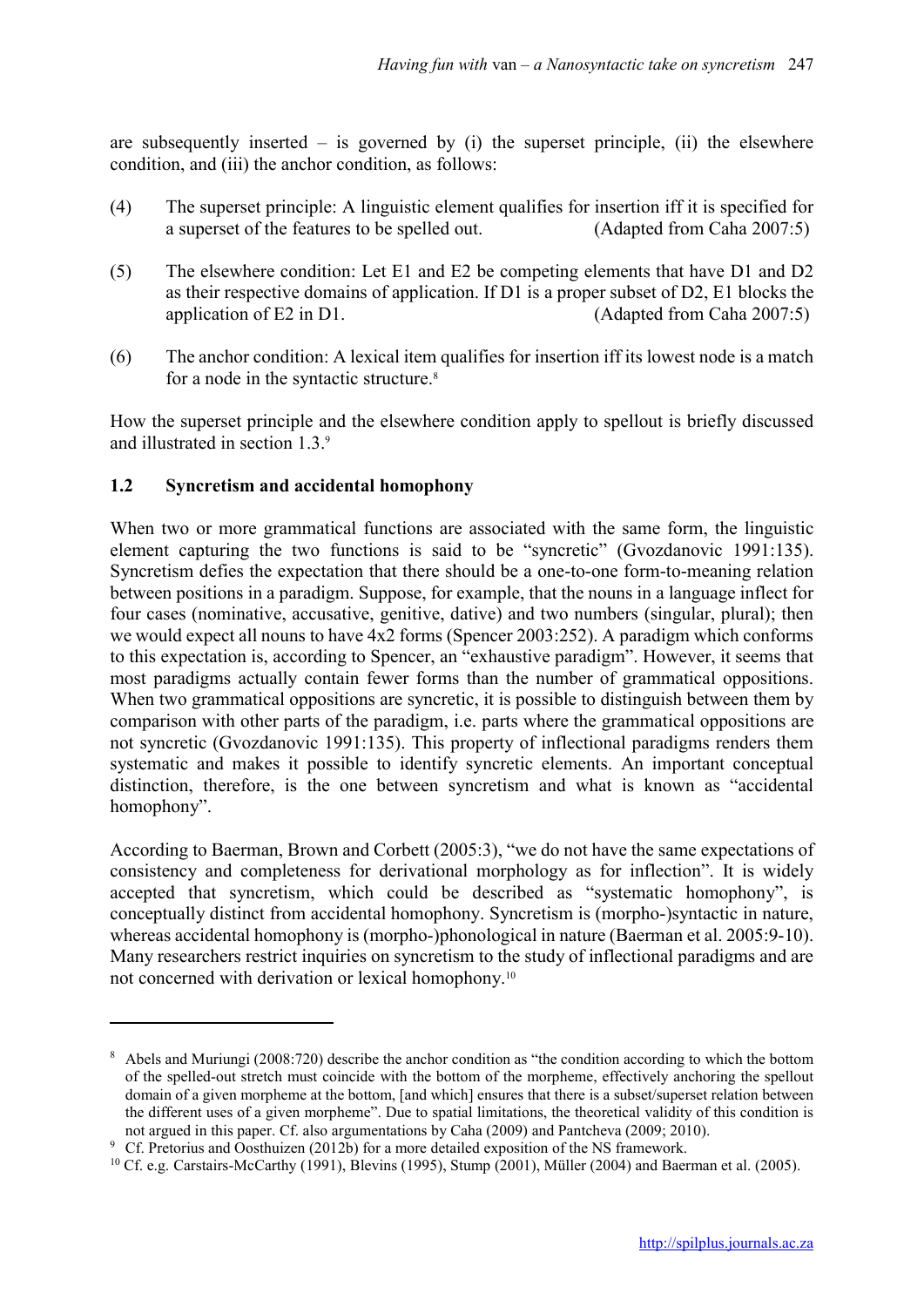### 1.3 Underspecification and overspecification

Underspecification concerns the relation of grammatical function to form. Across approaches, most accounts of syncretism rely on some notion of 'underspecification'. Typically, a syncretic element (referred to as an "elsewhere" form in the context of under-/overspecification) is conceived as being specified for fewer features than any of the given positions in the paradigm that it spells out. Crucially, the elsewhere form may only be inserted in the absence of a more specific element. Contained in the notion of 'underspecification' are two assumptions captured by the subset principle and the elsewhere condition (the latter is repeated in (8) for ease of reference):

- (7) The subset principle: A linguistic element qualifies for insertion iff it is specified for a subset of the features to be spelled out.
- (8) The elsewhere condition: Let E1 and E2 be competing elements that have D1 and D2 as their respective domains of application. If D1 is a proper subset of D2, E1 blocks the application of E2 in D1. (Adapted from Caha 2007:5)

The subset principle is used to select competitors from a larger set of qualifying linguistic elements; the elsewhere condition is then used to choose "a winner" from the competitors, that is, the element containing the least superfluous information.

Distributed Morphology (DM), which incorporates the notion of 'underspecification', is arguably the framework most closely related to NS as it also approaches syntactic analysis primarily from below the level of the word.11 Unlike DM, however, NS incorporates the notion of 'overspecification', which requires the elsewhere form to be more specific than the other elements in the paradigm. When the elsewhere form is inserted, the "unused" features are said to be "underassociated" (or "ignored"). In the event of two elsewhere forms competing for insertion, the elsewhere condition still applies; that is, the form containing the fewest superfluous features wins and is inserted. Overspecification requires the subset principle to be adjusted, resulting in the superset principle (repeated in (9) for ease of reference):

(9) The superset principle: a linguistic element qualifies for insertion iff it is specified for a superset of the features to be spelled out. (Adapted from Caha 2007:5)

Caha (2007, 2009) argues for the theoretical superiority of overspecification. He derives from a number of inflectional paradigms the following abstract pattern for syncretism:12

| (10) |              |                | $\bf H$ | Ш              |
|------|--------------|----------------|---------|----------------|
|      | $\mathbf{X}$ | ו ו            |         | B              |
|      | XY           | $\blacksquare$ | D       | C              |
|      | <b>XYZ</b>   | $\blacksquare$ | $\Box$  | $\blacksquare$ |

 $11$  Cf. Halle and Marantz (1994:276) for a DM perspective on underspecification and the subset principle.

<sup>&</sup>lt;sup>12</sup> These paradigms include English verbal participles and cross-linguistic case paradigms.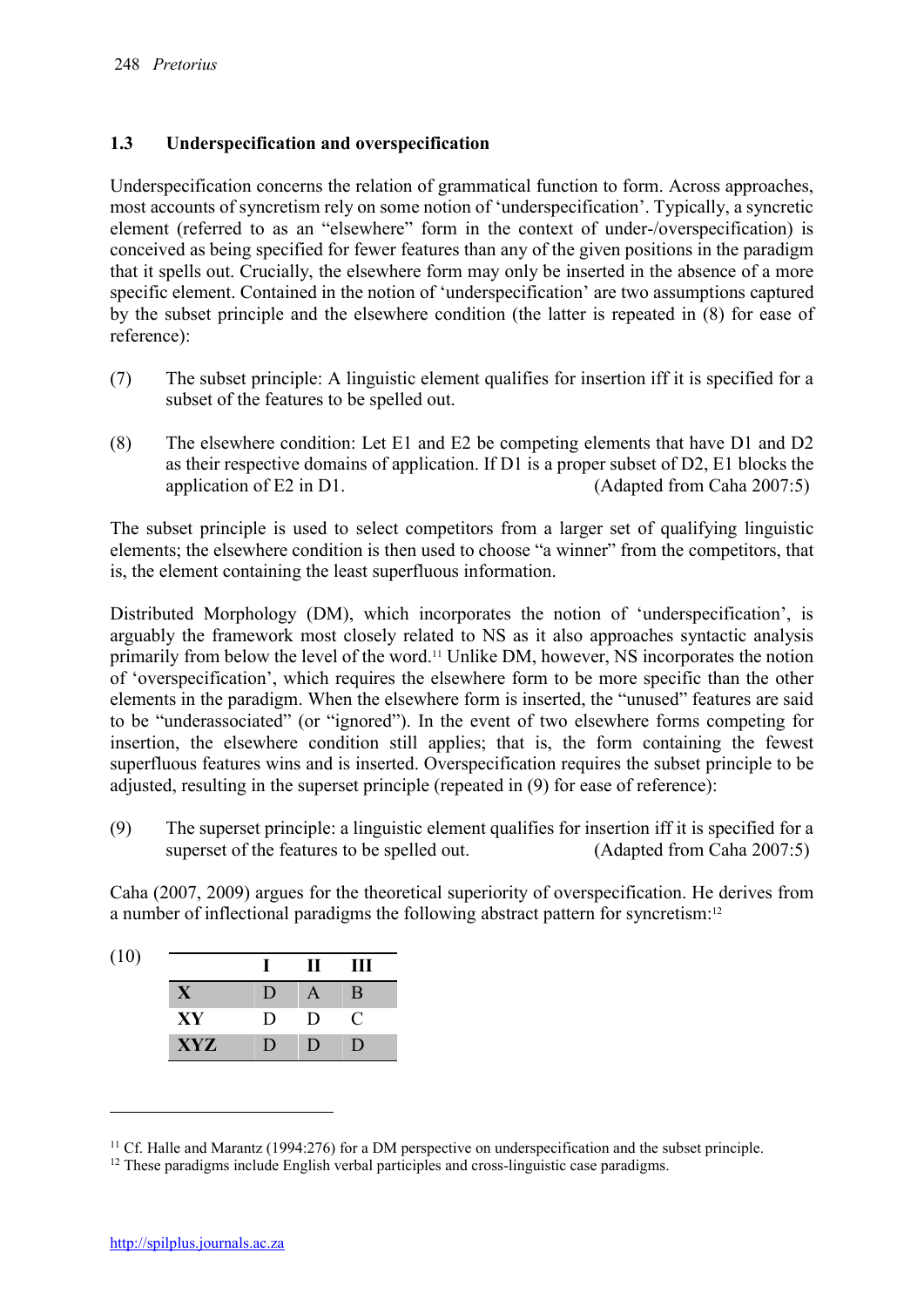Underspecification predicts the incorrect empirical results with regards to the pattern for syncretism in (10), whereas overspecification appears to make the correct predictions. On the assumption that the elsewhere form, D, is underspecified and inserted according to the subset principle, it can be inferred that each linguistic element is specified as follows (the context in which a given linguistic element may appear is given, in  $(11)$ , as  $/$  II,  $/$  III):

(11) 
$$
D \rightarrow [X]
$$

$$
/A \rightarrow [X] / II
$$

$$
/B \rightarrow [X] / III
$$

$$
/C \rightarrow [X, Y] / III
$$

Notice that A, which is specified for a subset of [X, Y] and [X, Y, Z] in context II, ought to be inserted into all the positions of context II. Likewise, C, which is a subset of [X, Y] and [X, Y, Z] in context III, ought to be inserted into D's position in context III, which incorrectly predicts the following paradigm:

| (12) |          |        | $\mathbf H$ | Ш           |
|------|----------|--------|-------------|-------------|
|      | X        | D      |             | B           |
|      | $\bf XY$ | $\Box$ | A           | C           |
|      | XYZ D    |        | A           | $\mathbf C$ |

Overspecification, by contrast, would require the items in paradigm (10) to be specified as follows:

(13)  $/D \rightarrow [X, Y, Z]$  $/A/\rightarrow$  [X] / II  $/B/\rightarrow$  [X] / III  $/C \rightarrow [X, Y] / III$ 

Assuming then, by virtue of the superset principle, that an item can only be inserted into a node or position in a paradigm if it is specified for a superset of the features contained in the node, the specifications in (13) yield the correct empirical results and produce the desired distribution in paradigm (10).

The NS assumption regarding the syncretism shown by an element such as *van* is that the lexical item is encoded with a fully specified structure (i.e. one containing all the nodes in the decomposition in (3)) as illustrated in (14a). With the structure represented in (14a), *van*  qualifies for insertion into any of the structures represented in (14b-d): When *van* is inserted into (14b), it corresponds with a locative interpretation and the nodes POS and PART in the lexical entry are underassociated; when *van* is inserted into (14c), it corresponds with a possessive interpretation and the node PART is underassociated; finally, when *van* is inserted into (14d), it is a perfect match and corresponds with a partitive interpretation. Importantly, the anchor condition would prohibit any lexical entry which does not contain the  $LOC_1$  node from being inserted into any of the structures in (14b-d) since such an entry could not be matched against the lowest node in the syntactic structure.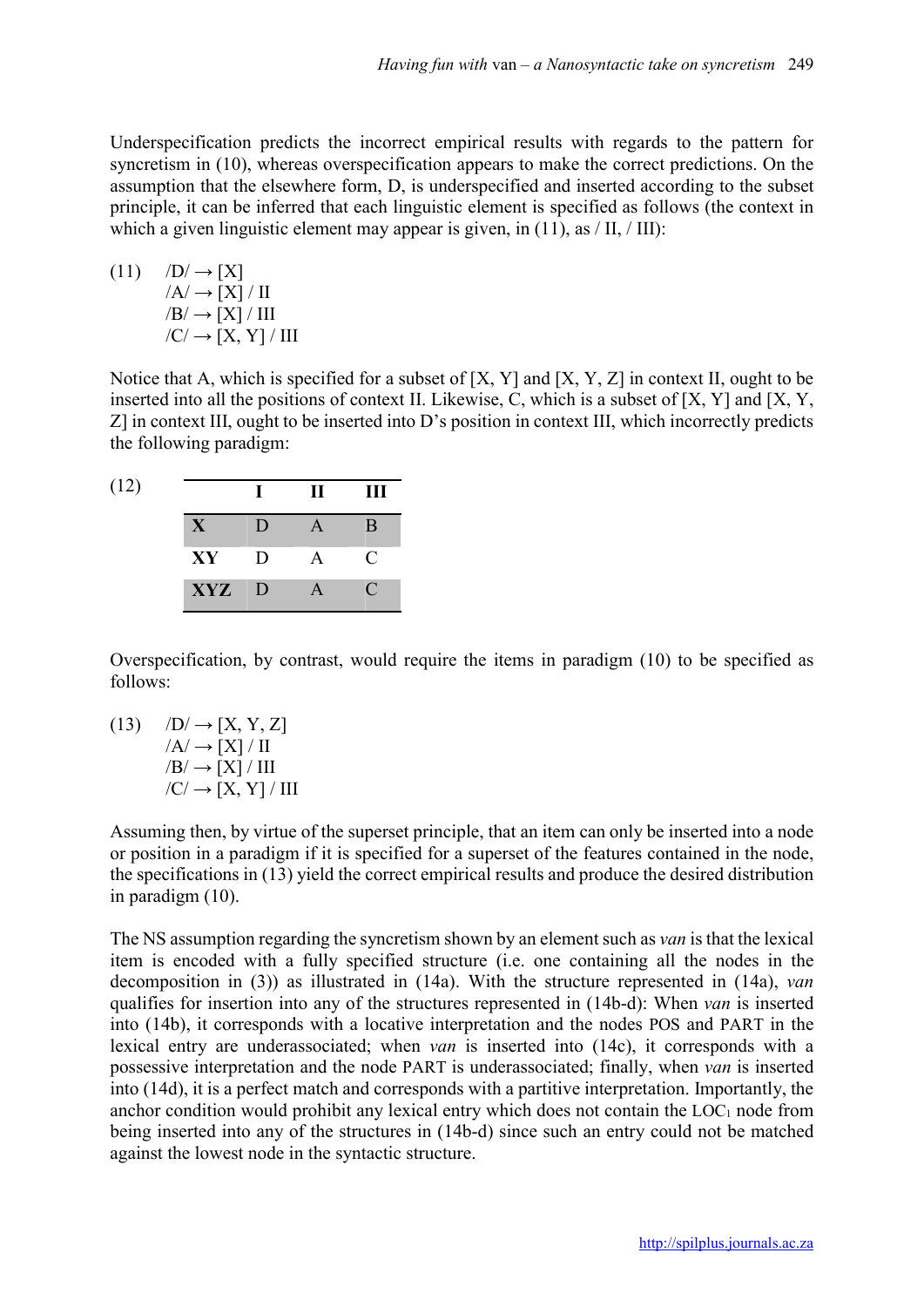

Structure built by syntax, corresponding with:



In the course of the analysis of *van* in section 3, modifications will be made to the internal structure of *van* as it is represented in (14). Again, it is important to note that this inquiry focuses on the partitive function of *van* and that a complete structural analysis of this P element and all its functions will not be attempted here.

### 2. Three Afrikaans partitive constructions

According to Hoeksema (1996:1-2), the partitive relation denotes the intersection of two sets – one set denoting "the whole", which can be referred to as "the quantified set", and one set denoting "the part", which can be referred to as "the quantifying set".13 The (semantic) partitive relation shows some dissociation with any corresponding syntactic construction. Three constructions associated with the partitive relation, namely the "typical partitive", "pseudopartitive" and "made of"-partitive, are briefly described in this section.

In English, the typical partitive construction consists of a quantified element (usually a noun) and a quantifying element (usually a quantifier) with *of* mediating between them, as in (15). The Afrikaans equivalents with *van* are given in (16):

| (15) | (a) | (i) | Some of the senators |
|------|-----|-----|----------------------|
|------|-----|-----|----------------------|

- (ii) Many of his friends
- (b) (i) Most of the city
	-

(ii) Part of him (Hoeksema 1996:1-2)

**.** 

<sup>&</sup>lt;sup>13</sup> On the one hand, the term "partitive" refers to the expression of the "part of"-relation (i.e. semantic information); on the other hand, it refers to a type of syntactic construction and often also to a (morphological) case. "Partitive" in this paper is used mainly in reference to the expression of the semantic "part of"-relation.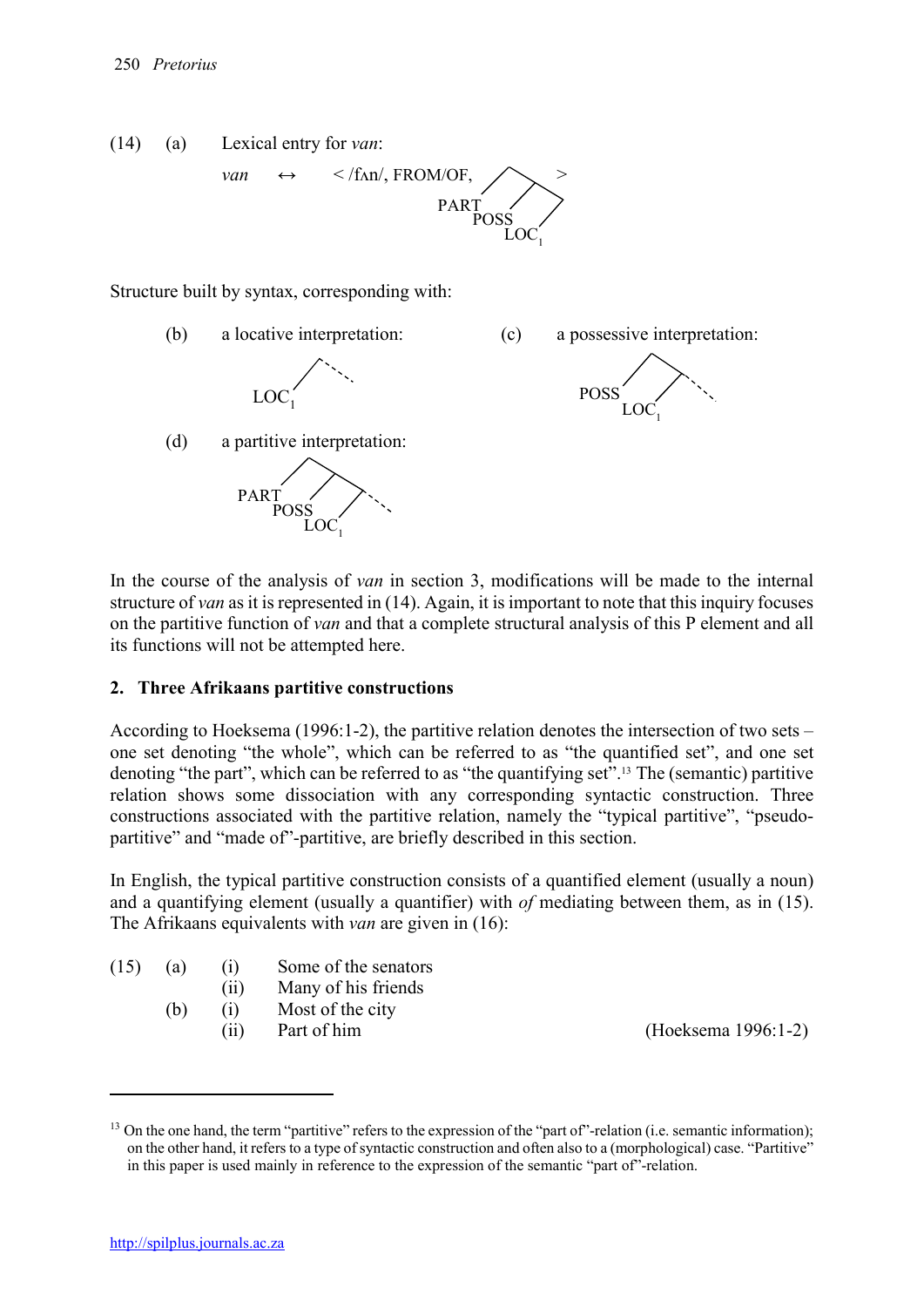| $(16)$ (a) |     | (1)  | (Party) van die senatore  |  |  |
|------------|-----|------|---------------------------|--|--|
|            |     |      | some of the senators      |  |  |
|            |     | (ii) | Baie van sy vriende       |  |  |
|            |     |      | many of his friends       |  |  |
|            | (b) | (1)  | (Die) meeste van die stad |  |  |
|            |     |      | the most of the city      |  |  |
|            |     | (11) | ('n) Deel van hom         |  |  |
|            |     |      | a part of him             |  |  |
|            |     |      |                           |  |  |

As the term suggests, the "made of"-partitive is associated with a constitutive interpretation. Importantly, and in contrast with the pseudo-partitive construction, *van* does not render this type of construction ungrammatical – *van* is, in fact, obligatory in "made of"-partitive constructions and cannot be omitted. Consider the examples in (17):

(17) (a)  $\lambda$  'n Huis \*(van) hout a house of wood "A house made of wood" (b) 'n Man \*(van) strooi a man of straw "A man made of straw"

Corver (2004) employs the term "pseudo-partitive" to refer to partitive constructions that take a noun as the quantifying element. The examples with *of* in (18) illustrate the pseudo-partitive in English. Note, however, that the pseudo-partitive in Afrikaans cannot be spelled out with *van* – the Afrikaans equivalents of (18), given in (19), are ungrammatical with *van*. 14

(18) (a) A bunch of flowers (b) A glass of water Caha  $(2009:111)$ 

(19) (a) 'n Bos (\*van) blomme a bunch of flowers

**.** 

(b) 'n Glas (\*van) water a glass of water

<sup>&</sup>lt;sup>14</sup> Corver (1998) proposes an analysis of pseudo-partitive constructions which establishes an NP-internal subjectpredicate relation between the quantifying element (*bos* and *glas* in (19)) and the quantified element (*blomme*  and *water* in (19)). The P element is analysed as a nominal copula, manifesting as a result of predicate inversion, and spells out a functional head F (Corver 2004:38-42; cf. also Den Dikken 2006). In Afrikaans constructions like (19), the appearance of *van* is blocked due to the fact that the quantifying element (*bos* and *glas* in (19)) has moved into the position under F, blocking insertion of *van* at PF.

Den Dikken (2006) provides a syntactic analysis of the relation between subjects and their predicates. His study highlights the significance of "relators" in various types of predication, namely on a phrasal as well as a clausal level, and involving various grammatical constructions and categories. In his analysis, relators do not form a new grammatical category, but constitute a class of functional elements belonging to existing grammatical categories. Relators do not receive the same spellout across languages and are often not realised phonologically by separate linguistic elements. In Rotuma, for example, the element *ne* mediates between subject and predicate on both phrasal and clausal levels, between elements of various categories; in itself, however, *ne* carries no inherent meaning and it appears as though its sole function is to establish a relation between the so-called subject and predicate.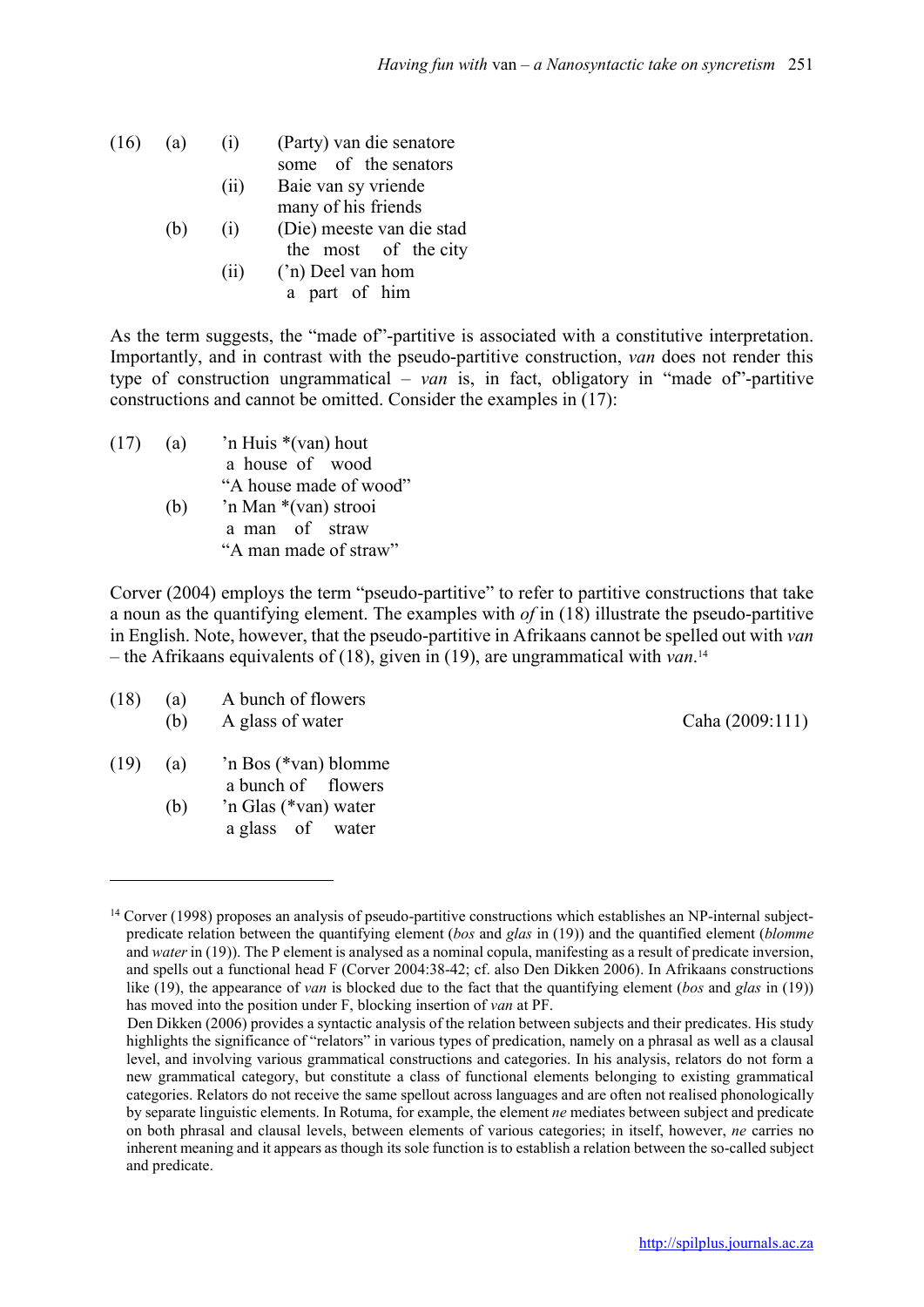The fact that *van* cannot spell out the very same functions that are associated with the genitive element *of* in English relates to the partitioning of structure in different languages: the very same (perhaps universal) structure is spelled out utilising elements that are specified for different sections of that structure.15 There are, however, instances in which *van* may spell out a pseudo-partitive. Consider the behaviour of *van* in the following pseudo-partitive constructions:16

- (20) (a) 'n sny (\*van) koek a slice of cake (b) 'n sny \*(van) die koek
	- a slice of the cake
	- (c) 'n sny \*(van) 'n koek a slice of a cake
	- (d) drie snye \*(van) elke koek three slices of every cake
	- (e) drie snye (\*van) koek three slices of cake

On the one hand, *van* is obligatory whenever the quantified DP *koek* is modified by an (in)definite article or quantifier<sup>17</sup> (such DPs are henceforth referred to as "specific DPs"); on the other hand, *van* is ungrammatical in the absence of an article or quantifier modifying the DP *koek* (such DPs are henceforth referred to as "generic DPs"). The example in (20e) shows that *van* is ungrammatical, even when the quantifying QP *drie snye* is specific, if the quantified DP *koek* is generic. These observations of the data in (20) can be summarised as follows: the P element *van* is obligatory when the quantified DP is specific; conversely, *van* renders the sentence ungrammatical when the quantified DP is generic. We return to these observations in section 3.

# 3. Towards an analysis of *van*

# 3.1 \*(*van*)/(\**van*) in the pseudo-partitive

It should be clear from the discussion above that there is no homogenous construction expressing partitive relations in Afrikaans. This section aims to provide a structural analysis that can account for the seemingly irregular behaviour of *van* in spelling out the partitive relation, especially in the pseudo-partitive construction. The section begins with an analysis of the pseudo-partitive construction which is subsequently extended to the other partitive constructions.

**.** 

<sup>&</sup>lt;sup>15</sup> Cf. Pantcheva (2011:193-217) for a discussion on the partitioning of structure.

<sup>16</sup> Note that modification by an adjective has no effect on the (un-)grammaticality of (18-19) with *van*:

<sup>(</sup>i) 'n Bos (\*van) rooi blomme / 'n Rooi bos (\*van) blomme

a bunch of red flowers / a red bunch of flowers

<sup>(</sup>ii) 'n Glas (\*van) koue water / 'n Koue glas (\*van) water

a glass of cold water / a cold glass of water

<sup>&</sup>lt;sup>17</sup> Cf. also Ponelis (1979:153-155) with regards to the effect of quantifiers (and numerals) modifying the quantified part of pseudo-partitive constructions.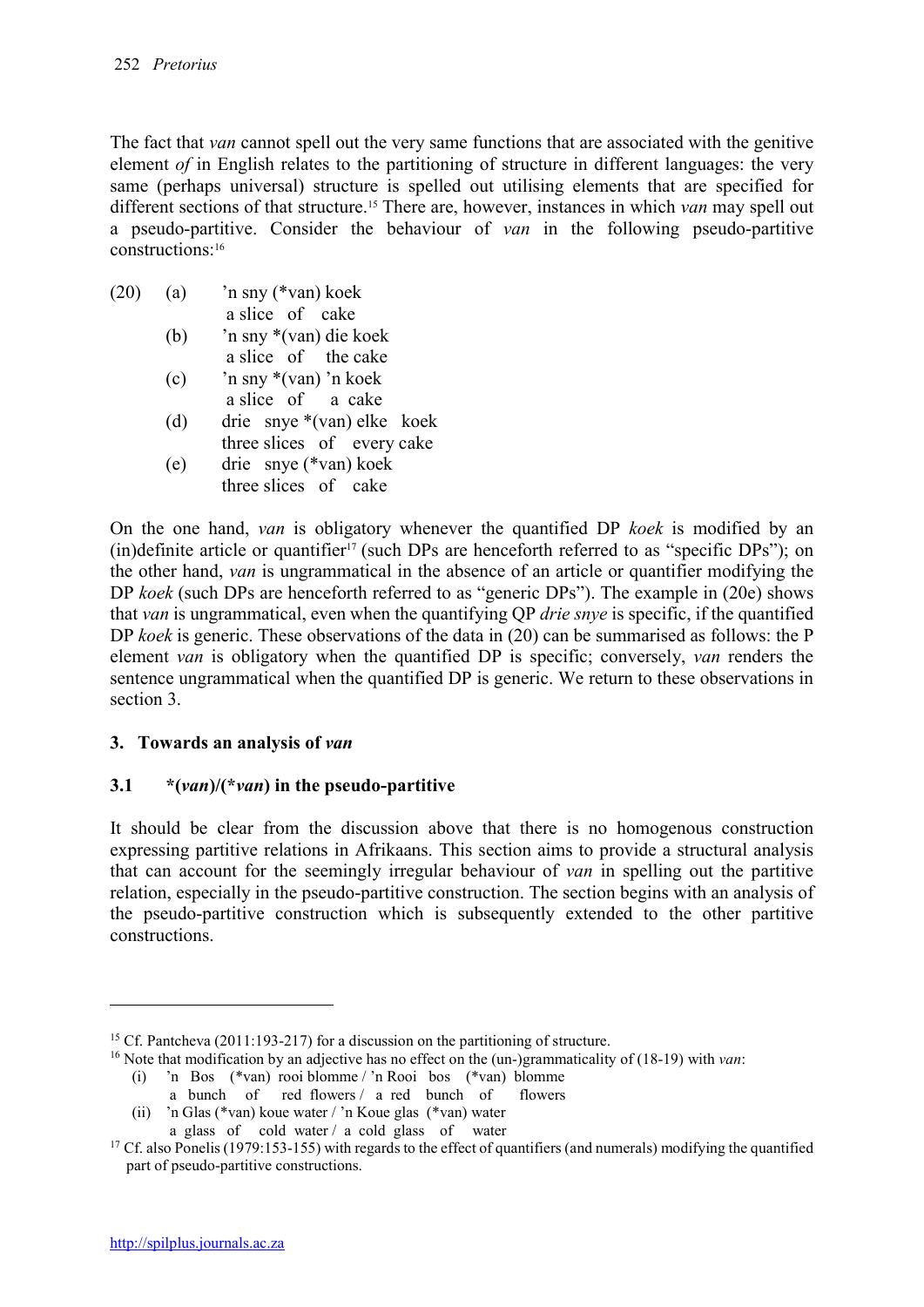The structural analysis is conducted within the NS framework; however, arguments by Den Dikken (1998, 2006), Corver (1998, 2003, 2004) and Oosthuizen (2013) for the internal structure of nominal expressions are taken as a point of departure. Specifically, and with reference to Oosthuizen (2013), the analysis presented here can be seen as equivalent to a nominal shell analysis in which the partitive complex represents a "little *n*", establishing a partitive relation between the quantified and the quantifying DPs. The quantified element will be referred to as  $DP_1$  and the quantifying element as  $DP_2$ . The partitive complex takes  $DP_1$  as its complement and DP2 as its specifier. Whether it is overtly realised or not, the partitive complex is always comprised of the same structural sequence, namely a modified version of Caha's (2009) decomposition of the genitive zone as given in (3). The structural arrangement described here is represented in (21).



In order to accommodate the observations of the pseudo-partitive examples in (20) in the structure in (21), an additional node, Specific (SPF), is posited in the uppermost layer of a specific DP/QP; this node is absent in generic DPs.18 The lexical entry for the P element *van* is then encoded with the structure in  $(22)$ :<sup>19</sup>



<sup>&</sup>lt;sup>18</sup> An anonymous reviewer remarked that the presence of an overt D denotes specificity and that any DP is inherently going to have the feature SPF. This raised the question as to whether SPFP is not simply the DP, and whether a generic nominal expression is not just an NP without a DP. It is, however, assumed here that every NP is headed by a DP, whether the D is covert or overt. The reason for this assumption is that "bare" nominal expressions can sometimes have a specific reading (cf. e.g. the data in (28) and (29) in which "bare" nominals are given specific interpretations in the context of possessive or locative expressions). This "specific" reading is taken to be contributed by the SPF node of a covert D, which is present but is not realised by a separate lexical item (although it is argued that SPF received expression through *van*). It thus seems to be the case that (non-)specificity cannot be reduced to the presence or absence of an overt D.

<sup>&</sup>lt;sup>19</sup> Other functions spelled out by *van* would require other additional nodes to be introduced above PART. One such node is the verbal syntactico-semantic feature [Res] (cf. Ramchand 2008), which could perhaps account for the difference in meaning between the "made of"-partitive and the typical partitive. In addition, the presence of such a verbal feature in the structural decomposition of *van* could play a role in accounting for the obligatory presence of *van* in fixed verbal constructions with the verb *hou*.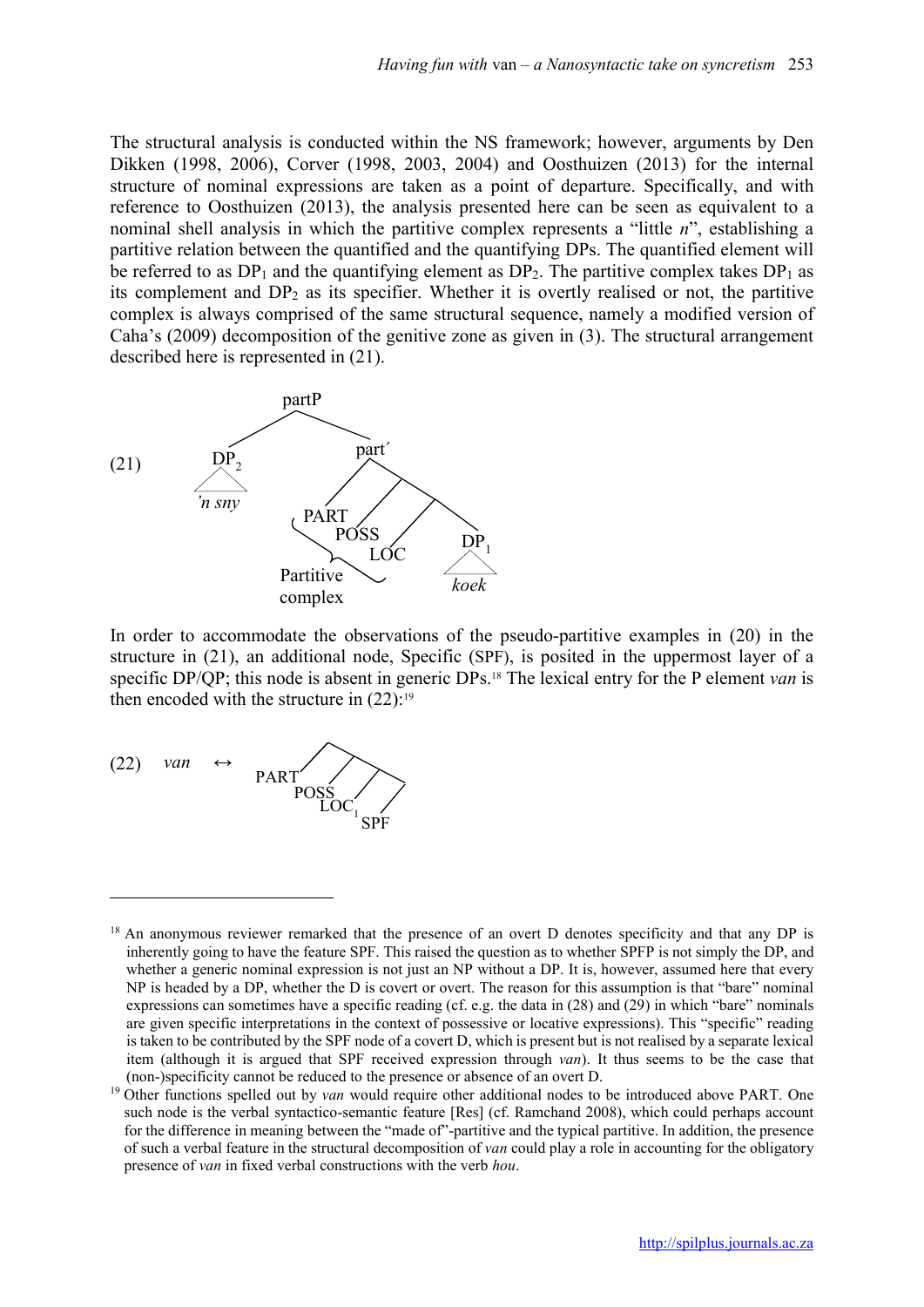According to the anchor condition, *van* cannot be inserted into a structure unless the lowest node in its lexical entry matches a node in the syntactic structure. This means that the lexical item *van* cannot be inserted when there is no SPF node in the structure generated by syntax. When SPF is present in the uppermost layer of a specific DP/QP, then the lexical item *van* is matched against this feature of the DP/QP domain and the rest of the partitive complex's sequence. In the absence of SPF in the structure of a generic DP, the lowest feature in the lexical entry of *van* cannot be matched against the structure and *van* cannot be inserted. By extension, SPF is represented in the structures of all specific DPs/QPs, even when they do not form the complement of a partitive complex. In such cases, SPF is spelled out by the relevant lexical entries of the specific DP/QP. When *van* spells out SPF in a partitive construction, the SPF node on the lexical entry of the relevant D/Q is underassociated, which is permissible because it is the highest feature in the structure encoding D/Q. The P element *van* essentially "takes over" the SPF node, which is normally spelled out by D/Q. The structures corresponding with utterances such as  $(20a)$  and  $(20b)$  are therefore represented in  $(23a)$  and  $(23b)$  respectively.<sup>20</sup>



The observations in this section concerning the presence/absence of *van* in pseudo-partitive constructions in Afrikaans do not hold for English. In English, *of* is spelled out regardless of whether its complement is specific or generic. This indicates that the syntactic structure representing the pseudo-partitive construction is partitioned differently in the lexical items of Afrikaans and English. Specifically, the lexical entry *of* is not encoded with SPF, allowing it to be inserted to spell out a partitive complex sequence which takes either a specific or generic DP/QP as a complement.

### 3.2 Extending the analysis

1

The analysis presented in the previous section can plausibly be applied to other partitive constructions as well. Consider first how it would be extended to the typical partitive

<sup>&</sup>lt;sup>20</sup> An anonymous reviewer raised the question whether, since any specific DP necessarily always has an SPF feature, it does not predict that an ordinary determiner may be lexicalised in addition to *van.* In other words, what would prevent an ungrammatical expression like *van die man lees,* where *van* is over-generated in order to represent specificity? This is indeed a valid question, since *van* would be a candidate for insertion into an expression like *die man lees*, where the uppermost node of *die* is presumed to be SPF. It seems, however, that the elsewhere condition would rule out the possibility of SPF receiving separate spellout in such an expression since there would be too many superfluous nodes in the lexical entry of *van* and the SPF node could be more economically spelled out by the D itself. *Van* is only inserted when other nodes (that belong to the "true" P domain) cannot be spelled out by the determiner, in which case *van* (or perhaps another P element) "bullies" the D into "handing over" the SPF node so that the nodes in the "true" P domain can be spelled out. The case of a P element spelling out the SPF node is essentially, then, a "last resort" before a derivation crash.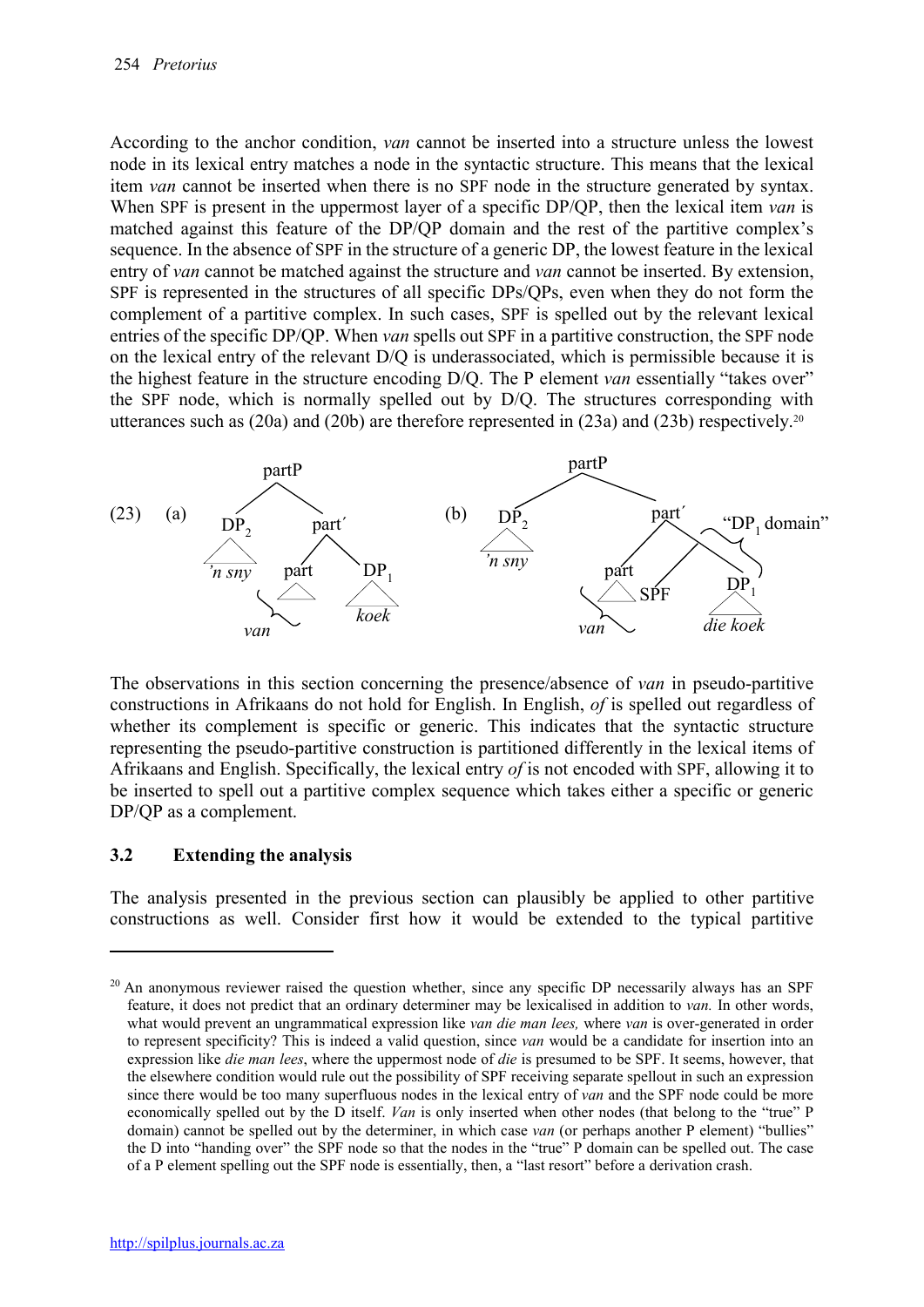construction of the type shown in (24). Note that, consistent with the observations of the pseudo-partitive construction in section 2, when DP1 is specific, *van* is obligatory as shown in (24a); when  $DP_1$  is generic, the use of *van* results in ungrammaticality as shown in (24b).

(24) (a) (Party) van die senatore (Some) of the senators (b) Party (\*van) senatore Some of senators

The fact that *party* in (24a) can be omitted serves as a further indication that the spellout of *van*  is related to the presence/absence of SPF on DP1, *die senatore*, as opposed to some property of the quantifying QP, *party*. Moreover, the fact that neither the meaning nor the grammaticality of (24a) is affected by the omission of *party* suggests that the essential partitive structure is "complete" once the partitive complex merges with its complement DP1, *die senatore*. Structurally, (24a-b) can be represented as in (25a-b) respectively.



The analysis can also be extended to "made of"-partitives, of the type in (26):

- (26) (a) 'n huis van hout a house of wood
	- (b) 'n huis van daardie hout
	- a house of that wood (c) (?) huise van hout houses of wood

*Van* is always compulsory with this type of partitive construction. Given the line of argumentation followed in the analysis thus far, this would suggest that the complement of the partitive complex must always be specific. On the one hand, the example in (26b) illustrates that the specificity of the DP *(daardie) hout* does not have an effect on the grammaticality of the "made of"-partitive construction as it is generic in (26a) and specific in (26b) and has no effect on the grammaticality. The expression in (26c), on the other hand, is only good when *huise* is given a specific interpretation; a generic interpretation would render the utterance unacceptable. In other words, (26c) will normally be interpreted as "a certain set of houses that are made of wood, falling within a generic set of houses that are not necessarily made of wood". Therefore, it is proposed that *'n huis*/ *huise* in (26) forms the complement of the partitive complex, contrary to the expectation created by the surface word order in which the  $DP_1$  and DP<sub>2</sub> have become inverted.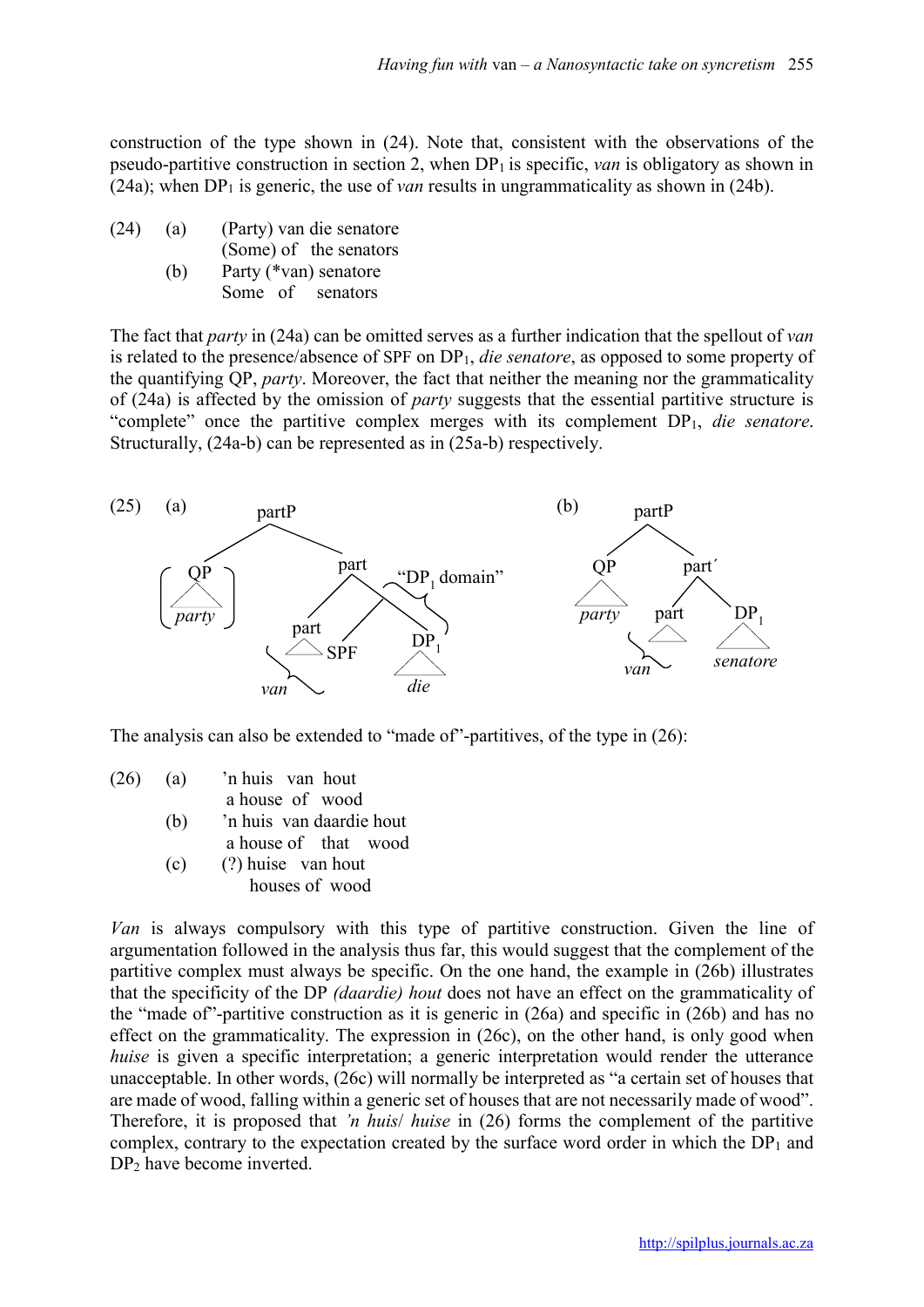

Positing an additional node SPF at the bottom of the structural sequence encoded on the lexical entry of *van* also has implications for the other functions that *van* spells out. Specifically, it predicts that *van* can never take a generic DP/QP complement, even in spatial, possessive, verbal and QBNP expressions. Although a systematic investigation is required in order to draw any conclusions, the exploratory discussion below seems to suggest that this prediction holds true.

Regarding *van* in locative expressions, this prediction seems to be accurate: DPs corresponding with a one-dimensional point in space – such as *hier* ("here"), *ver* ("far"), *daar* ("there"), *naby*  ("near") – are specific even though they are deictic. Non-deictic one-dimensional points in space, such as place names, are also specific:

(28) 'n Man van hier/ ver/daar /naby/ Stellenbosch a man from here/far/there/nearby/Stellenbosch

Ponelis (1979:151-152) notes that possessive *van-*constructions are most acceptable when the DP containing the possessor is larger than the DP containing the possessee. Consider the following examples in this regard:21

| (29) | (a) |  | Kamers van studente wat hou van kuier  |  |  |
|------|-----|--|----------------------------------------|--|--|
|      |     |  | rooms of students that like of party   |  |  |
|      |     |  | "Rooms of students that like to party" |  |  |

- (b) Die kamers van die studente wat hou van kuier The rooms of the students that like of party "The rooms of the students that like to party"
- (c) Die kamers van studente wat hou van kuier the rooms of students that like of party "The rooms of students that like to party"
- (d) ?Kamers van die studente wat hou van kuier rooms of the students that like of party "Rooms of the students that like to party"

In (29a) both the possessee and possessor DPs appear to be generic; in (29b) both the possessee and possessor DPs appear to be specific; in (29c) the possessee DP *die kamers* appears to be

<sup>&</sup>lt;sup>21</sup> Note that the second instance of *van* which appears in each example in (29) can be described as a "verbal" particle" without which the verb *hou* ("like") cannot occur.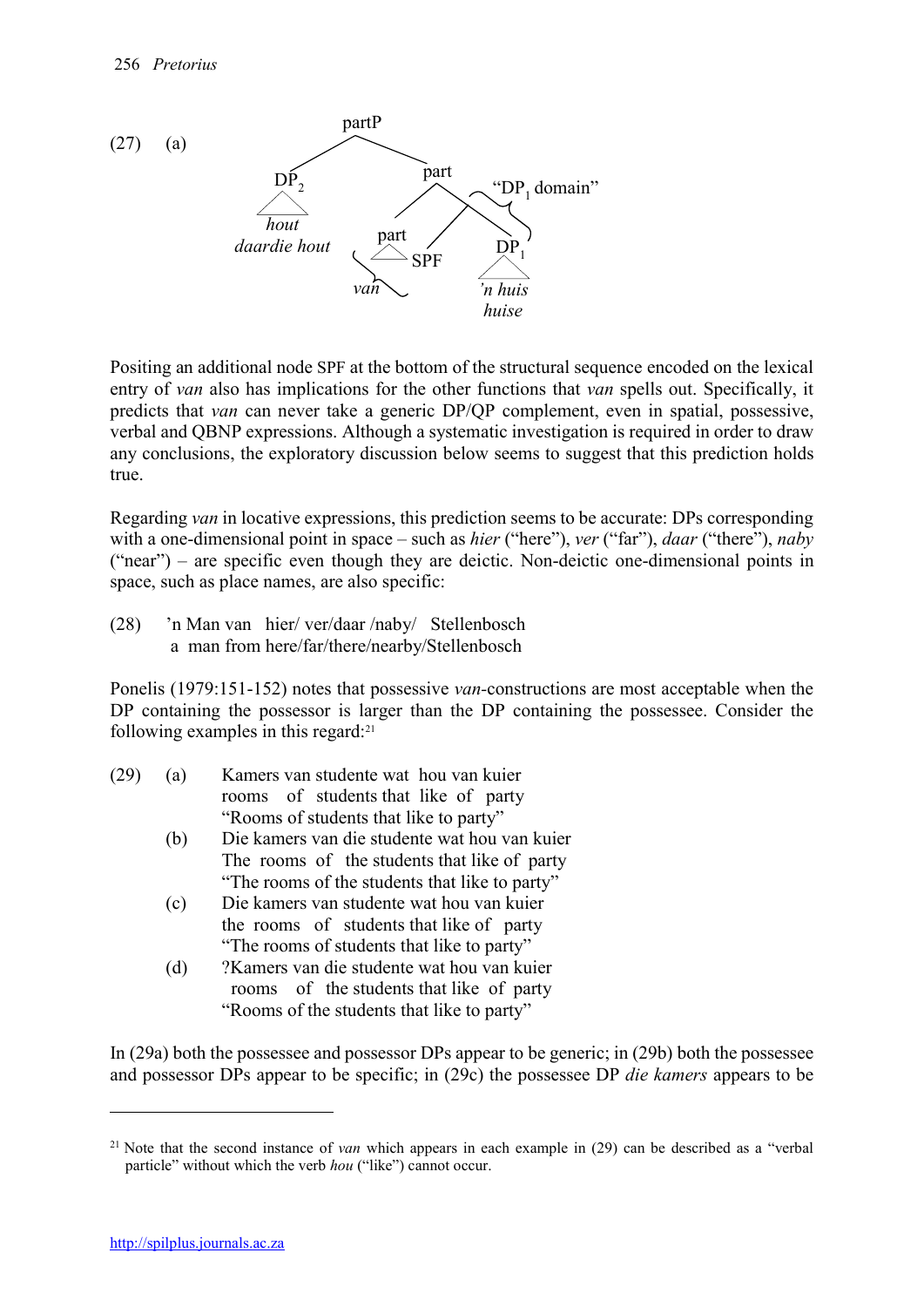specific and the possessor DP containing *studente* generic; and finally, in (29d) the possessee DP appears to be generic and the possessor DP specific. Most speakers seem to find (29a-c) equally acceptable and (29d) only slightly less acceptable.

It is not immediately clear that the analysis proposed here can be extended to the examples in (29) as the presence of *van* does not seem to be sensitive to whether its complement is generic or specific. A possible solution to this problem could come from the following observation: the possessee of any possessive construction must have a specific interpretation. In other words, the possessee cannot be given a generic interpretation because any set that is "possessed", by default, constitutes a subset of a larger set comprising both the possessed and non-possessed entities. To make this idea concrete, consider *kamers* in (29a and d). In both cases *kamers* appears to be generic, i.e. referring to any and all rooms. However, in the context of a possessive construction in which *kamers* refers to rooms that are "possessed" by students, even if *studente*  is generic, referring to any and all students, *kamers* can only refer to rooms that are possessed by students. In other words, *kamers* refers to a smaller subset of all rooms, namely rooms that are possessed by students.

Following from this argument, it is proposed that the complement of the possessive complex spelled out by *van* is the DP denoting the possessee and not the possessor. It is then correctly predicted that the derivation will crash whenever the possessive complex, which must eventually be spelled out by *van*, is merged with a DP not containing SPF. If the structure gets built up to the PART layer, structures containing SPF will be spelled out by *van* and structures not containing SPF will be spelled out without *van*.

# 3.3 Limitations and suggestions for further research

An obvious limitation of this study is that it does not include a theory about how spellout-driven movement in NS applies to the underlying structural representations in order to derive the correct surface word orders. Briefly, when the lexicon proper is searched for lexical items matching the structure produced in the syntax, movement takes place to create an acceptable configuration if no matching items are found.22 The spellout of non-terminal nodes is crucial in this theory of movement because a lexical entry, which includes a non-terminal node, can "trigger" so-called "evacuation movement" of all the nodes below it if it includes a non-terminal (phrasal) node which stipulates no additional nodes.23 Accordingly, for base-configurations such as the "made of"-partitive, where the DPs need to invert to attain the correct surface word order, a stipulation in the lexical entry of *van* could trigger this movement. The (partial) lexical entry for *van* is repeated in (30) from section 3.1:

$$
(30) \quad \text{van} \quad \leftrightarrow \quad \text{PART} \quad \text{POSS} \quad \text{LOC}_1 \quad \text{SPF}
$$

<sup>&</sup>lt;sup>22</sup> Cf. e.g. Caha (2010) and Pantcheva (2011) for fuller characterisations of spellout-driven movement in NS.

<sup>&</sup>lt;sup>23</sup> Cf. e.g. Caha  $(2009)$  for an explanation of "evacuation movement".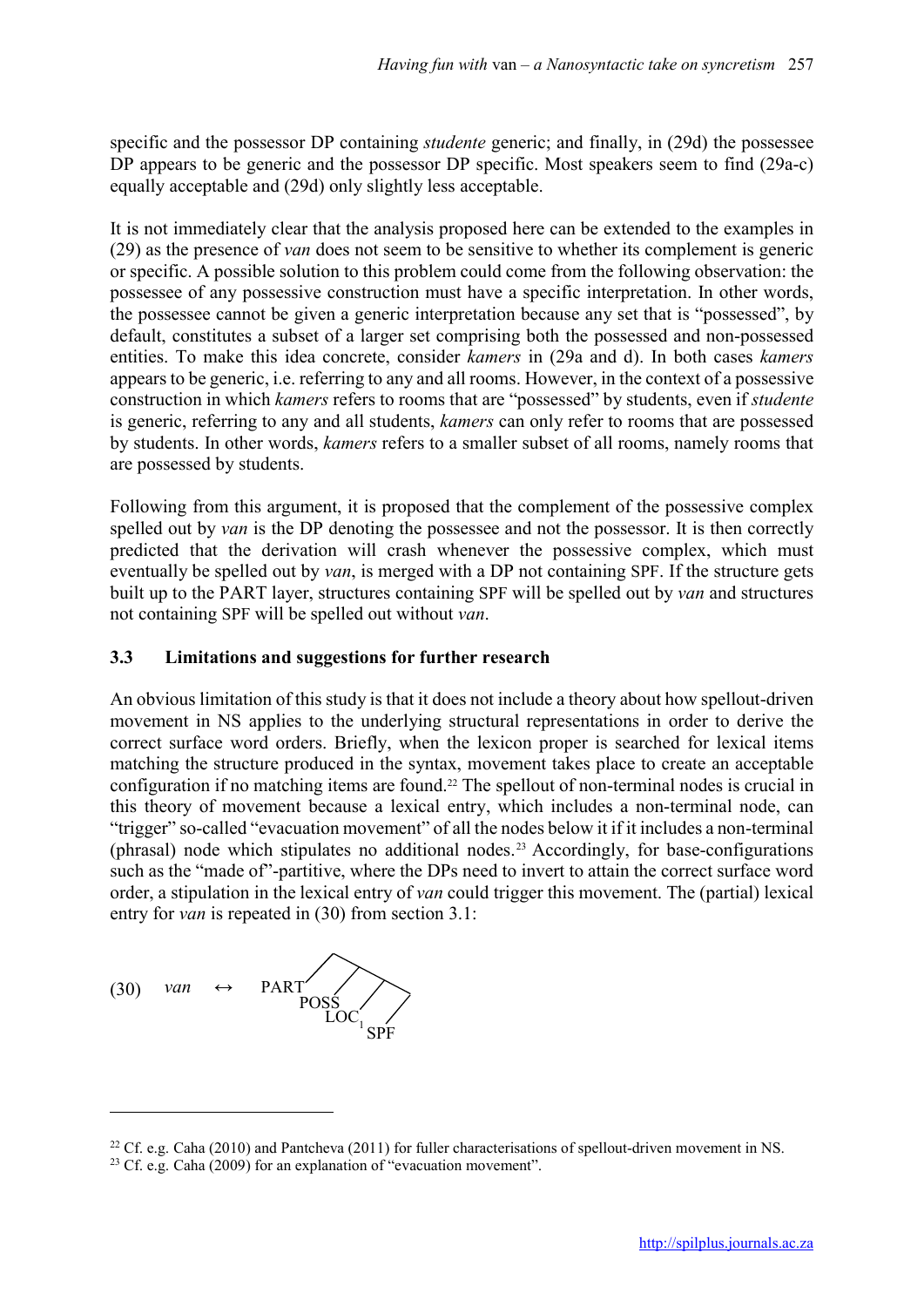Note that no additional nodes are encoded below the phrasal node dominating SPF. According to the theory of spellout-driven movement, in order for *van* to be inserted into a syntactic configuration, the nodes in the configuration that form the complement of SPF must be moved out for the configuration to be a match for the lexical entry. This seems promising in the case of "made of"-partitives, in which movement of the DP complement of SPF must occur in order to generate the correct surface word order. However, with typical partitive constructions and pseudo-partitive constructions this movement does not seem to occur as the DPs do not invert. Yet, if the lexical entry of *van* stipulates that evacuation movement is required, how can it be accounted for that  $DP_1$  sometimes moves and sometimes does not? Furthermore, the fact that  $DP_1$  does seem subject to movement in the derivation of "made of"-partitives does not make deriving the surface word order with spellout-driven movement unproblematic: after the first movement operation described here, the linear word order stands at DP2-DP1-*van*, whereas the correct order is  $DP_1$ -*van*- $DP_2$ . One could postulate that the entry of the "lowest" item in  $DP_2$ also requires evacuation movement in order to be spelled out, but then it is not clear why the same item in  $DP_1$  does not trigger movement.

Obviously, it is necessary for a systematic analysis to be developed of all the other functions which *van* can spell out in order to provide a full account of this item's internal structure. As a starting point, it seems plausible that the internal structure of *van* incorporates some or other verbal node above PART. This could aid in accounting for the difference in meaning between the "made of"-partitive on the one hand, and the typical and pseudo-partitives on the other hand. In turn, this could serve as a basis for an analysis of *van* when it acts as a verbal particle in fixed constructions, such as (1g), repeated in (31). Specifically, this could involve a verbal head, such as Ramchand's (2008) [Res]-node entering the decomposition above PART.<sup>24</sup>

(31) Sy hou van klein kinders she likes of small children "She likes small children"

In this type of construction, it is likely that *van* serves to mark the object argument as the theme*.*  Pantcheva (2011) provides an analysis for fixed constructions such as this (cf. fn. 15 in this regard). On her analysis, the P element spells out a part of the verbal structure; the verb *hou* is therefore "deficient" in the sense that it is dependent on the P element in order to be spelled out at all.

# 4. Conclusion

**.** 

In this paper, syncretism, as an empirical phenomenon pervasive in natural language, was investigated from a theoretical point of view. Syncretism is not a phenomenon that has received much attention from within generative studies; NS represents the minimalist framework which has devoted the most systematic attention to accounting for it. Three Afrikaans partitive constructions which utilise the P element *van* were described. Following observations of the seemingly irregular behaviour of *van* with the pseudo-partitive construction, and taking Caha's (2009) decomposition of the genitive zone as a point of departure, a tentative structural analysis

 $24$  Cf. Ramchand (2008) on the decomposition of verb event structure and for an introduction to the verbal syntactico-semantic heads [Init(iation)], [Proc(ess)] and [Res(ult)]. Cf. also Pretorius and Oosthuizen (2012a) for an introduction to these theoretical notions.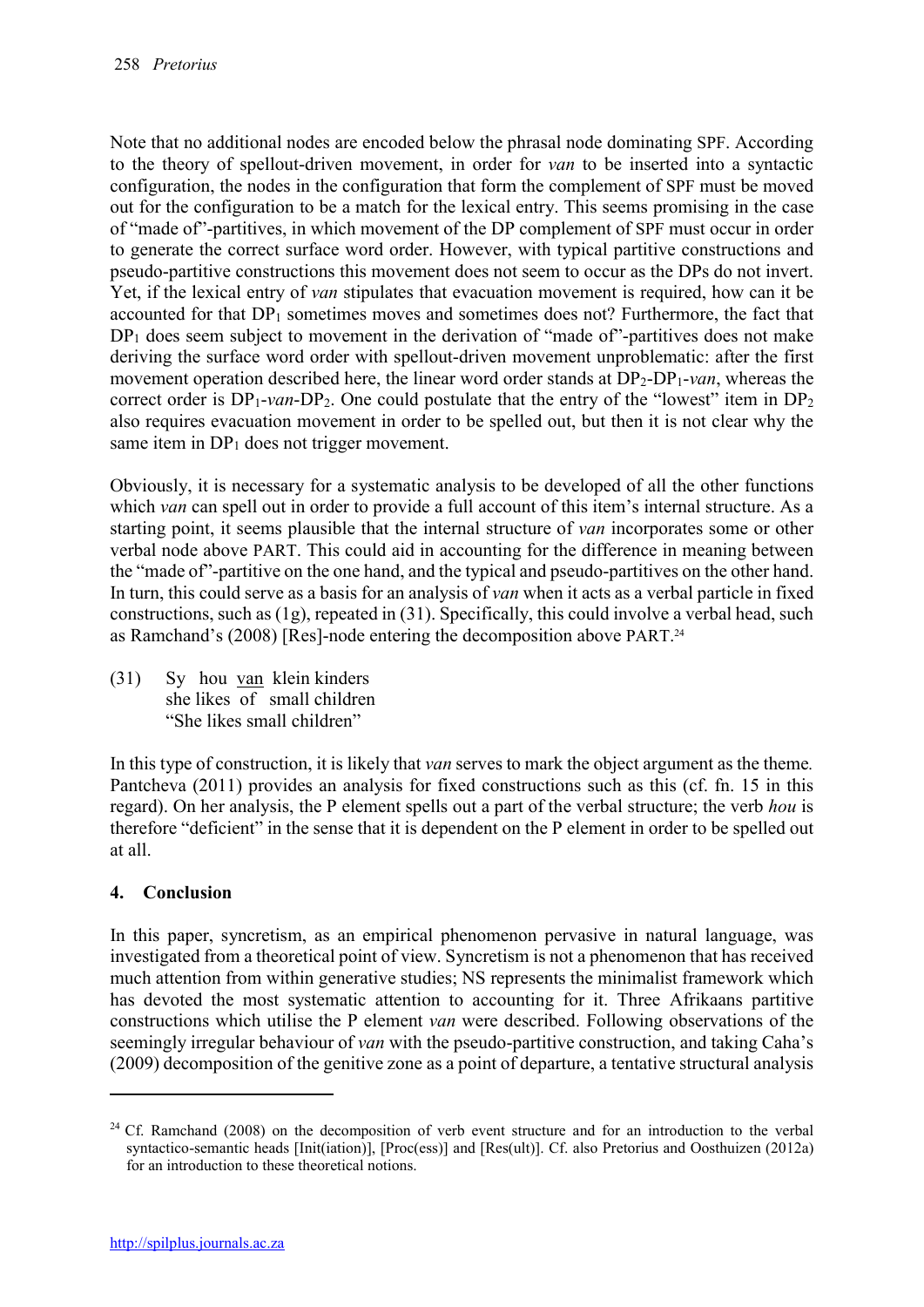of *van* was proposed. In particular, the addition of the functional head SPF beneath Caha's LOC1 head was argued for. Essentially, this predicts that *van* can only merge with a complement that is specific (as opposed to generic). This prediction seems to hold for other partitive constructions, as well as for constructions in which *van* spells out other (non-partitive) functions.

The analysis proposed in this paper not only sheds light on the internal structure of P elements that are associated with the genitive zone, but also takes into consideration how *van* interacts with other elements in the construction on a word level, a dimension that is lacking from most current NS analyses.

#### References

Abels, K. and P. Muriungi. 2008. The focus marker in Kîîtharaka. *Lingua* 118(5): 687–731.

Baerman, M., D. Brown and G.G. Corbett. 2005. *The syntax-morphology interface: A study in syncretism*. Cambridge: Cambridge University Press.

Blevins, J. 1995. Syncretism and paradigmatic opposition. *Linguistics and Philosophy* 18(2): 113–152.

Brown, D. and A. Hippisley. 2012. *Network morphology: A defaults-based theory of word structure*. Cambridge: Cambridge University Press.

Caha, P. 2007. The superset principle. Ms. University of Tromsø.

Caha, P. 2009. *The nanosyntax of case*. PhD dissertation. University of Tromsø.

Caha, P. 2010. The parameters of case marking and spell-out driven movement. In J. Van Craenenbroeck (ed.) *Linguistic variation yearbook 2010*. Amsterdam/Philadelphia: John Benjamins. pp. 32–77.

Carstairs-McCarthy, A. 1991. Inflectional paradigms: two questions with one answer. In F. Plank (ed.) *Paradigms: the economy of inflection*. Berlin: Mouton de Gruyter. pp. 213–254.

Corver, N. 1998. Predicate Movement in Pseudopartitive Constructions. In A. Alexiadou and C. Wilder (eds.) *Possessors, Predicates and Movement in the Determiner Phrase*. Amsterdam/Philadelphia: John Benjamins. pp. 215–258.

Corver, N., 2003. On three types of movement within the Dutch nominal domain. In M. Coene and Y. D'Hulst (eds.) *From NP to DP: the syntax and semantics of noun phrases*. Amsterdam/ Philadelphia: John Benjamins. pp. 297–328.

Corver, N. 2004. Emphatic forms and displacement in Dutch. In A. Breitbarth and H. Van Riemsdijk (eds.) *Triggers*. Berlin: Mouton de Gruyter. pp. 135–171.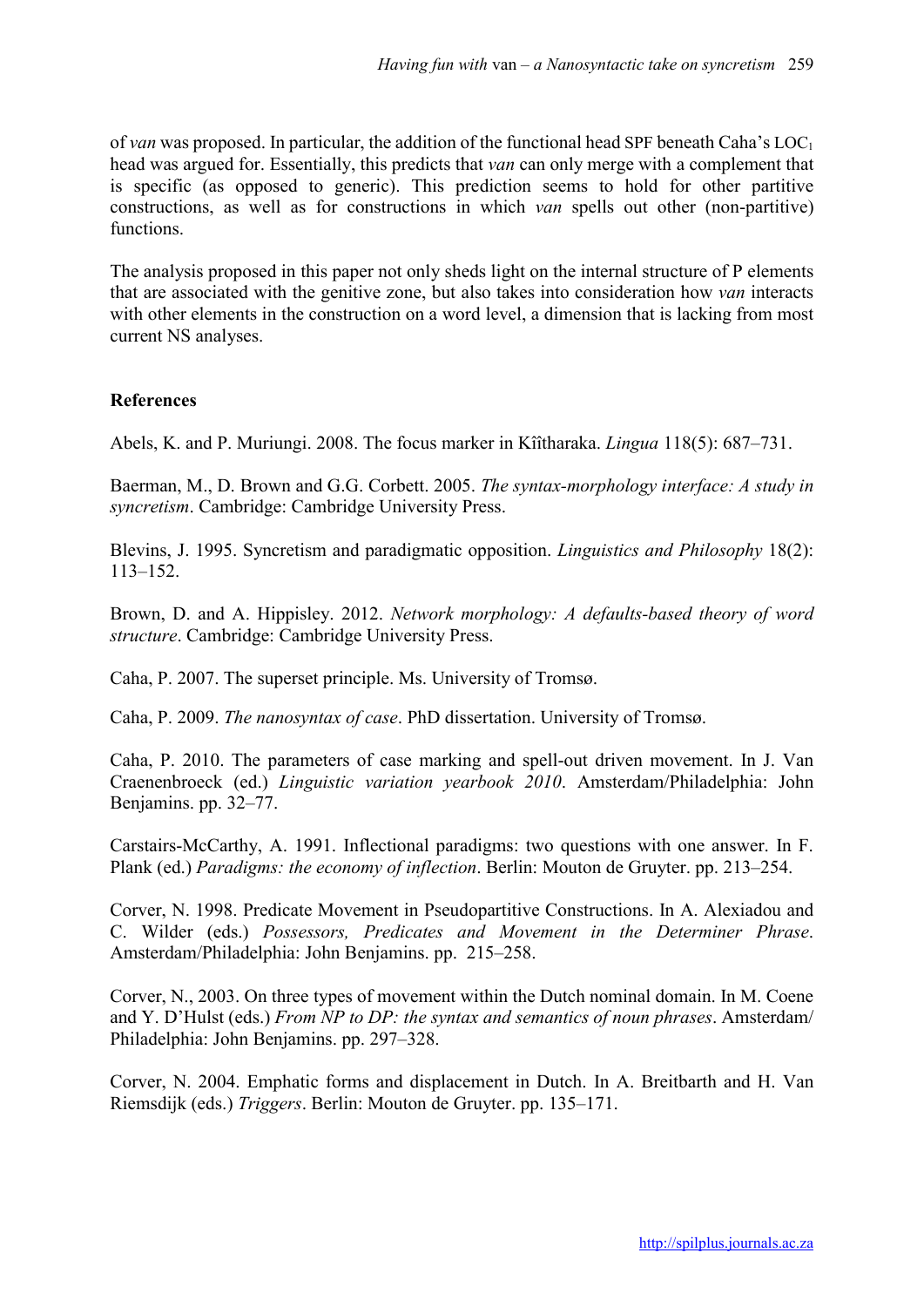Den Dikken, M. 1998. Predicate inversion in DP. In A. Alexiadou and C. Wilder (eds.) *Possessor, predicates and movement in the determiner phrase*. Amsterdam/ Philadelphia: John Benjamins. pp. 177–214.

Den Dikken, M. 2006. *Relators and linkers: The syntax of predication, predicate inversion, and copulas*. Cambridge, Ma.: MIT Press.

Gazdar, G., E. Klein, G. Pullum and I.A. Sag. 1985. *Generalized phrase structure grammar*. Cambridge, Ma.: Harvard University Press.

Gvozdanovic, J. 1991. Syncretism and the paradigmatic patterning of grammatical meaning. In F. Plank (ed.) *Paradigms: the economy of inflection*. Berlin: Mouton de Gruyter. pp. 133–160.

Halle, M. and A. Marantz. 1994. Some key features of distributed morphology. *MIT Working Papers in Linguistics* 21: 275–288.

Hoeksema, J. 1996. Introduction. In J. Hoeksema (ed.) *Partitives*. Berlin and New York: Mouton de Gruyter. pp. 1–24.

Kaplan, R.M. and J. Bresnan. 1982. Lexical-functional grammar: A formal system for grammatical representation. In J. Bresnan (ed.) *The mental representation of grammatical relations*. Cambridge, Ma.: MIT Press. pp. 173–281.

Kay, M. 1979. Functional Grammar. In *Proceedings of the Fifth Annual Meeting of the Berkeley Linguistics Society*. The University of California at Berkeley: Berkeley Linguistics Society.

Müller, G. 2004. On decomposing inflection class features. In G. Müller, L. Gunke and G. Zifonun (eds.) *Explorations in nominal inflection*. Berlin: Mouton de Gruyter. pp. 189–128.

Oosthuizen, J. 2013. *Obligatory reflexivity in Afrikaans*. PhD dissertation. Stellenbosch University.

Pantcheva, M.B. 2009. Directional expressions cross-linguistically: Nanosyntax and lexicalization. *Nordlyd* 36(1): 7–39.

Pantcheva, M.B. 2010. The syntactic structure of locations, goals, and sources. *Linguistics* 48(5):1043–1081.

Pantcheva, M.B. 2011. *Decomposing path: The nanosyntax of directional expressions*. PhD dissertation.University of Tromsø.

Pollard, C. and I.A. Sag. 1994. *Head-driven phrase structure grammar*. Chicago: University of Chicago Press.

Ponelis, F.A. 1979. *Afrikaanse sintaksis*. Pretoria: J.L. Van Schaik.

Pretorius, E. and J. Oosthuizen. 2012a. A nanosyntactic analysis of Afrikaans passive participles. *Southern African Linguistics and Applied Language Studies* 30(4): 449–467.